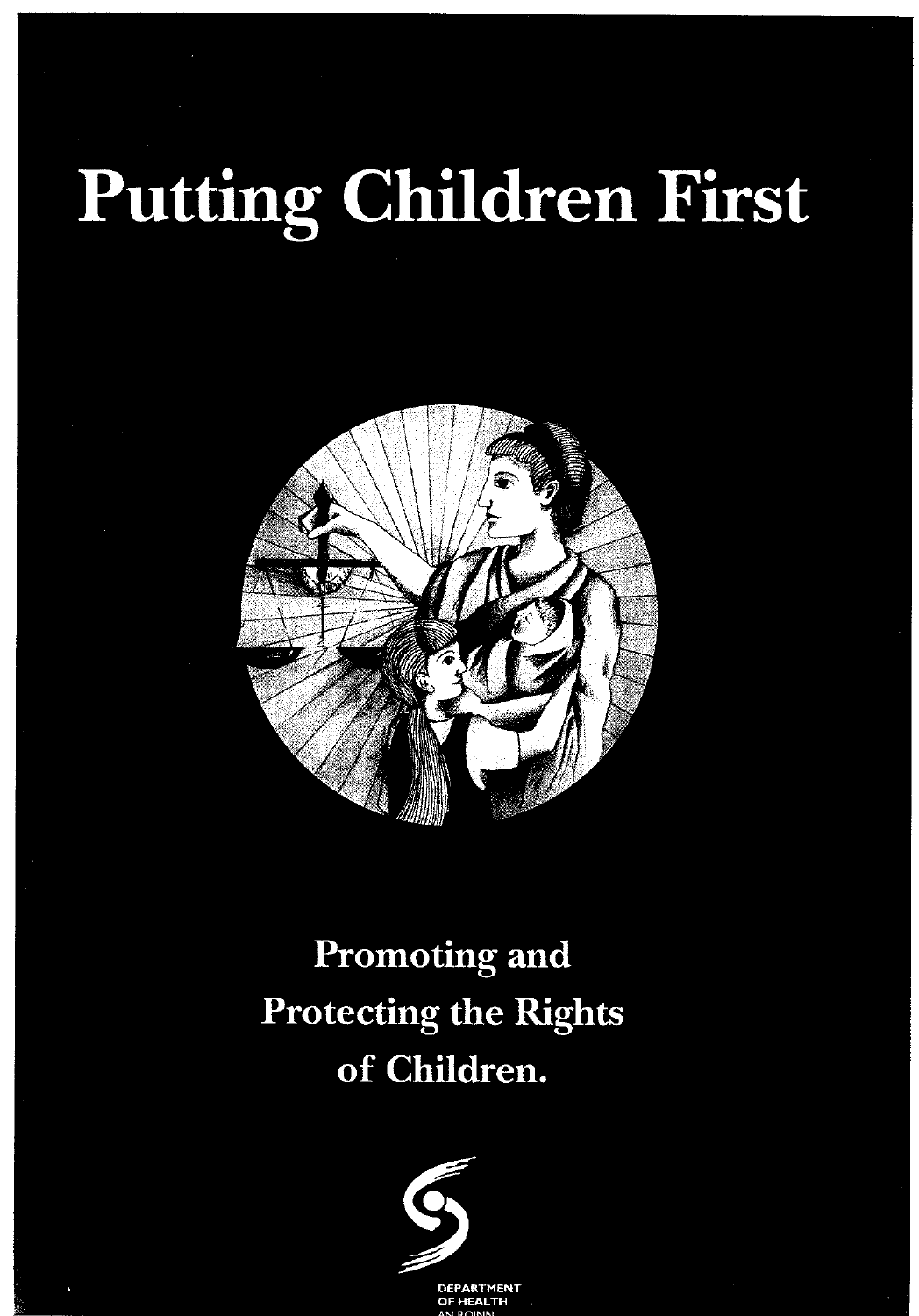

# Putting Children First

# Promoting and Protecting the Rights of Children

BAILE ATHA CLIATH ARNA FHOILSIÚ AG OIFIG AN tSOLÁTHAIR Le ceannach direach on OIFIG DHÍOLTA FOILSEACHÁN RIALTAIS, TEACH SUN ALLIANCE, SRAID THEACH LAIGHEAN, BAILE ATHA CLIATH 2, nó tríd an bpost ó FOILSEACHAIN RIALTAIS, AN RANNOG POST-TRACHTA, 4 - 5 BOTHAR FHEARCHAIR, BAILE ATHA CLIATH 2, SEACHAIN RIALTAIS, AN RANNOG POST-TRACHT<br>5 BÓTHAR FHEARCHAIR, BAILE ÁTHA CLIATH 2<br>Teil: 01 - 6613111 — fo-líne 4040/4045; Fax: 01 - 4752760) n6 tri aon diolt6ir leabhar.

DUBLIN

PUBLISHED BY THE STATIONERY OFFICE To be purchased directly from the GOVERNMENT PUBLICATIONS SALE OFFICE, SUN ALLIANCE HOUSE, MOLESWORTH STREET, DUBLIN 2, or by mail order from GOVERNMENT PUBLICATIONS, POSTAL TRADE SECTION, 4 - 5 HARCOURT ROAD, DUBLIN 2, (Tel: 01 - 6613111 - ext. 4040/4045; Fax: 01 - 4752760) or through any bookseller.

£2.00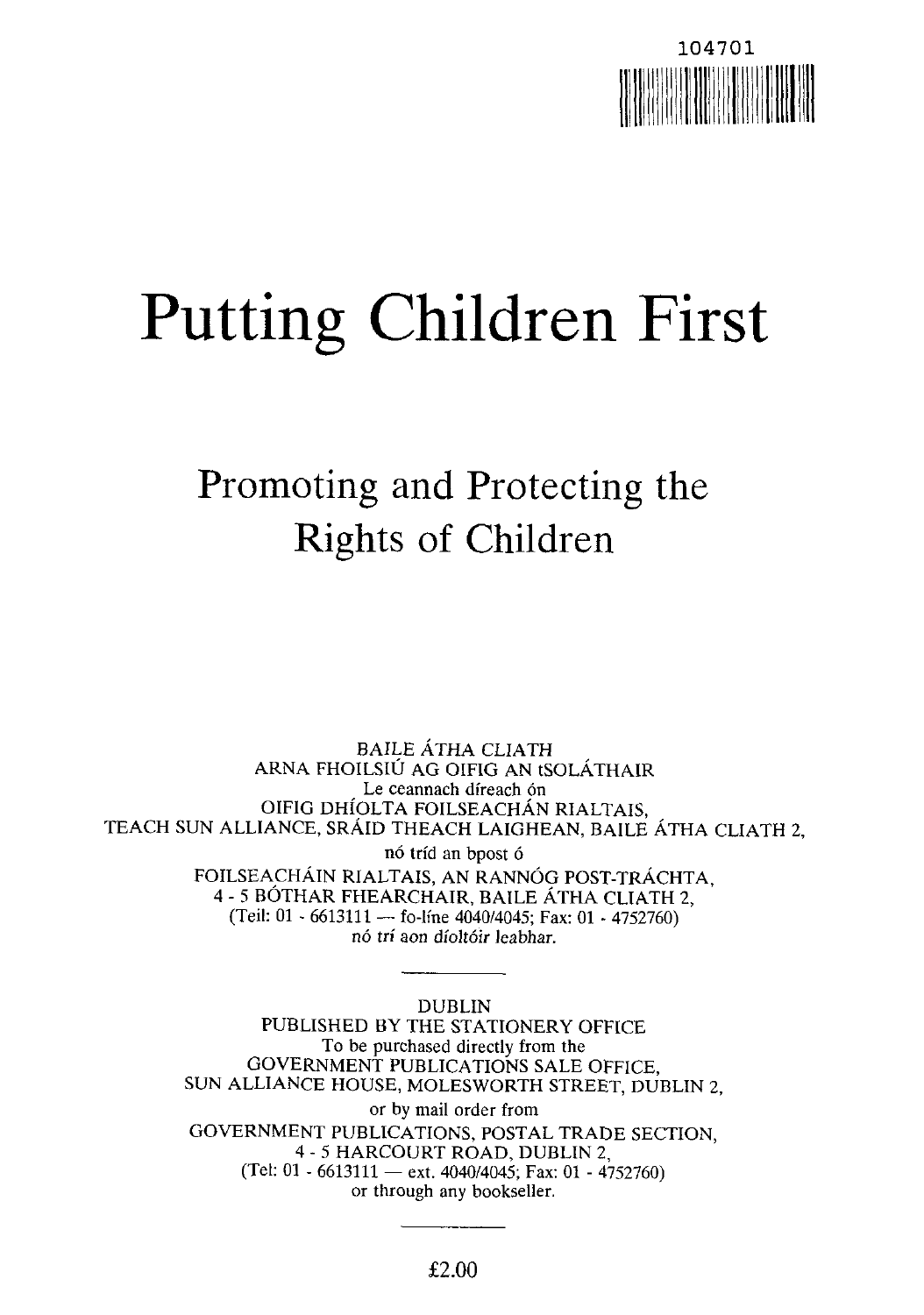O Government of Ireland 1997

 $\hat{\boldsymbol{\beta}}$ 

Wt. P45750. 1,000. 10197. Cahill. (M25778). **G.Spl.** 

 $\mathcal{A}^{\mathcal{A}}$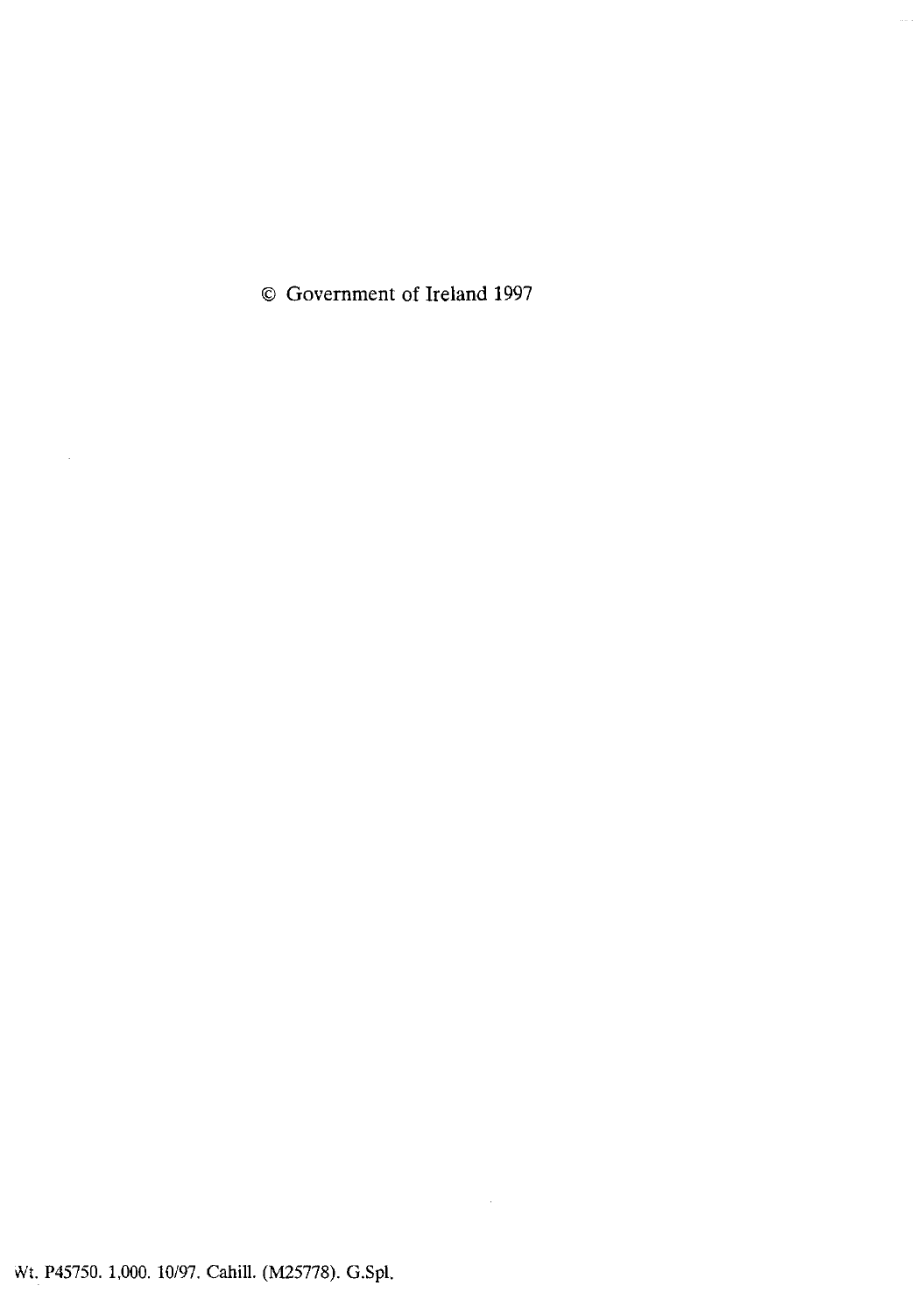## **Table of Contents**

 $\sim 10^{11}$  km

| 1.             | Introduction                                         | Page |
|----------------|------------------------------------------------------|------|
|                | 2. The Promotion and Protection of Children's Rights | 6    |
| 3 <sub>1</sub> | <b>Ombudsman for Children</b>                        | 8    |
|                | 4. The Reporting of Child Abuse                      | 10   |
| 5.             | <b>Response to Consultative Process</b>              | 12   |
| 6.             | <b>Proposed Initiatives</b>                          | 14   |
|                | 7. Details on Proposed Initiatives                   | 15   |
| 8.             | Conclusion                                           | 24   |

 $\mathcal{A}^{\mathcal{A}}$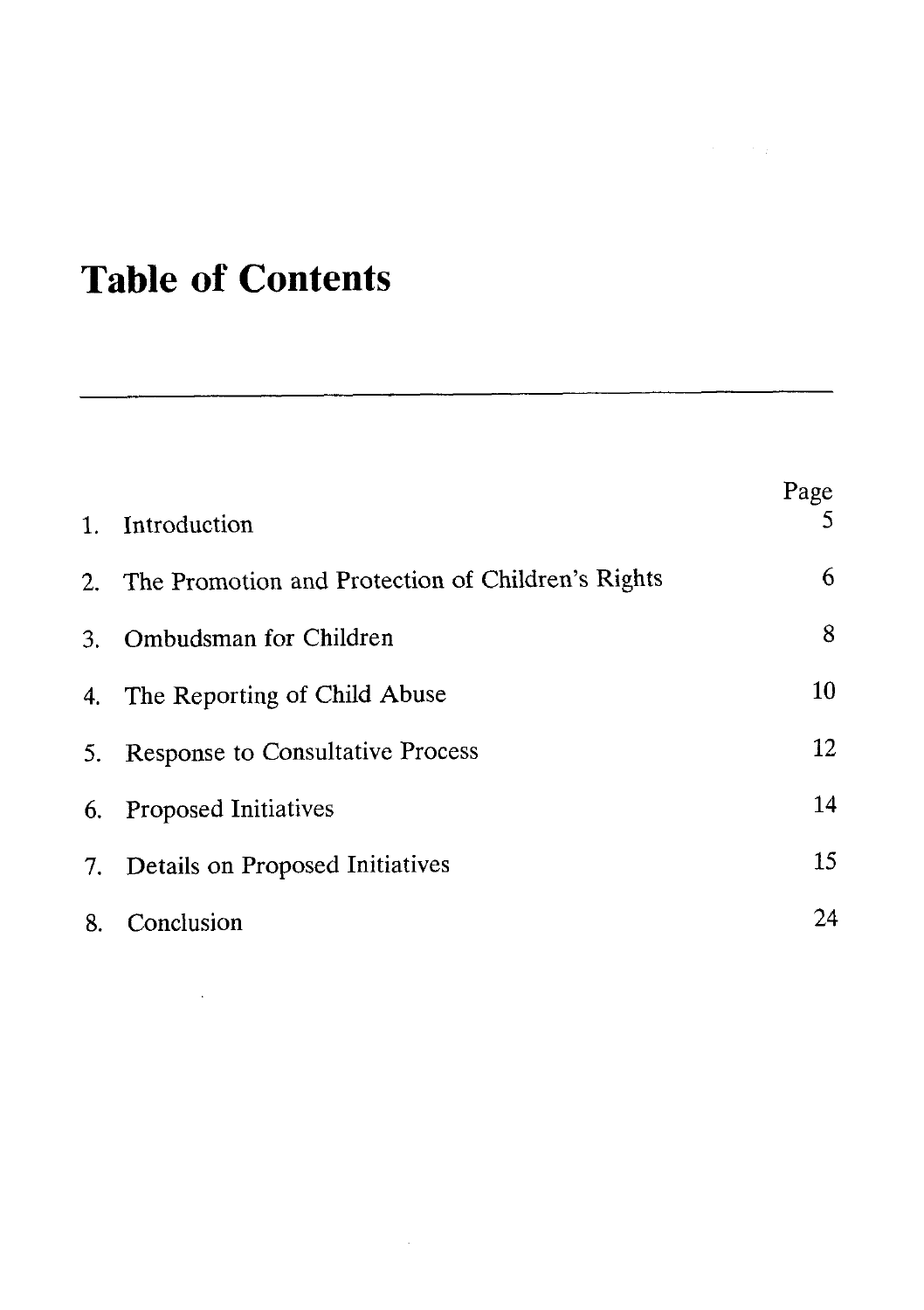## **1. Introduction**

The debate on mandatory reporting and the reporting of child abuse needs to be understood in the wider context of the attitude of Irish society to children. For too long children have been seen as an adjunct to their parents and not as individuals with rights and needs of their own. Societal attitudes to children have hampered not only the reporting of child abuse but also the development of a co-ordinated and comprehensive response to children in general who may be deprived, in trouble with the law or suffering from a disability.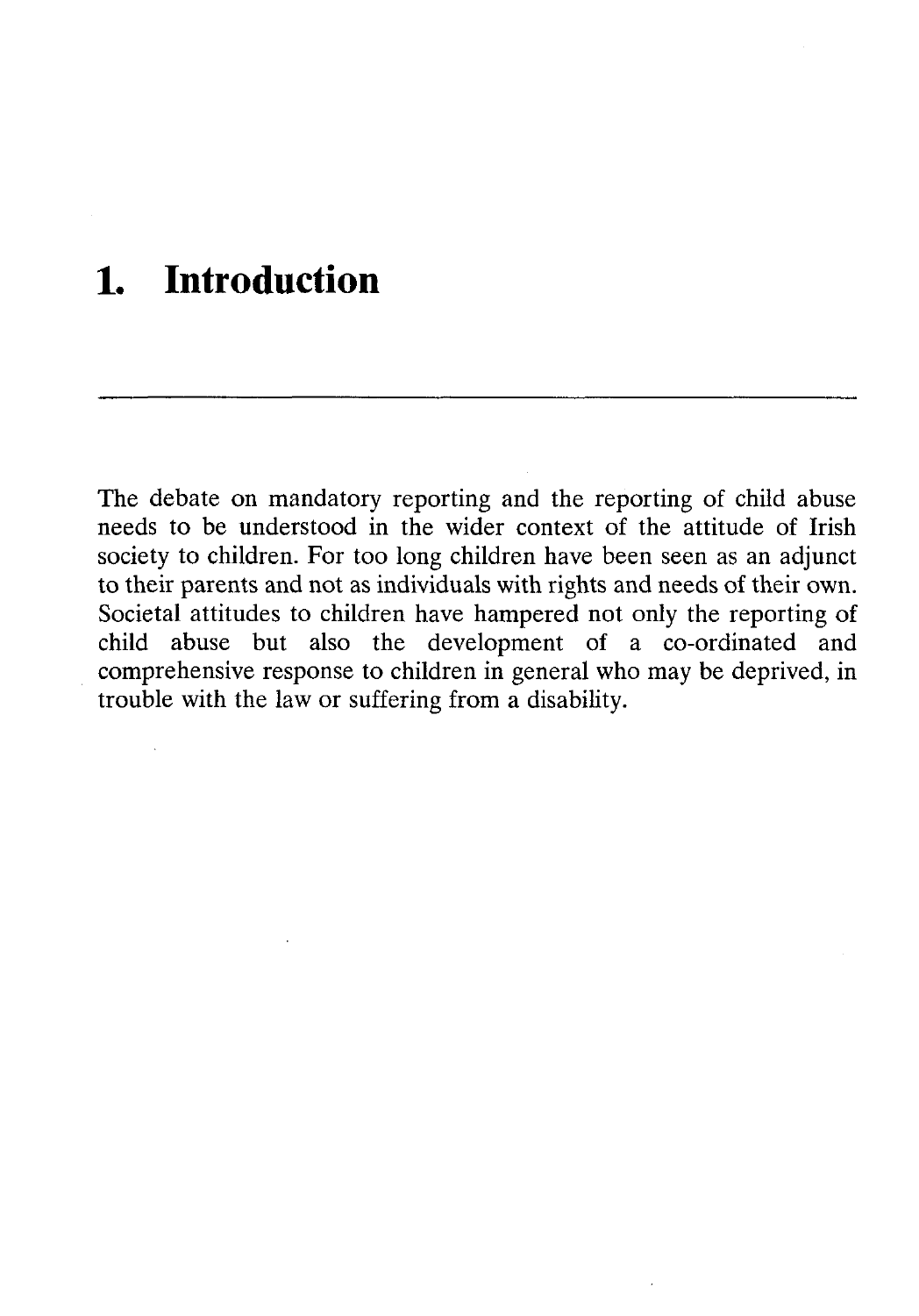# **2. The Promotion and Protection of Children's Rights**

The Government has undertaken a series of initiatives to co-ordinate the response of Government Departments to the wider needs of children. These initiatives included the appointment of Austin Currie T.D., as Minister of State at the Departments of Health, Education and Justice with special responsibility for children. In addition, a Cabinet Committee, chaired by Austin Currie T.D., has been established to coordinate the provision of services for the care, protection and nurturing of children. The Child Care Act, 1991 has been fully implemented. The Children Bill, which deals with the area of juvenile justice, has been published and a School Attendance Bill will be published in early 1997.

The Government has ratified the United Nations Convention on the Rights of the Child. The Convention imposes legally binding commitments on the Government in relation to the rights of children generally. The key principles of the Convention are that:-

- all of the rights enumerated should be ensured for each child  $\bullet$ without discrimination;
- the best interests of the child should be the primary consideration in all actions concerning children; and
- the right of children to express views freely and to have such views given due weight, according to age and maturity, should be assured.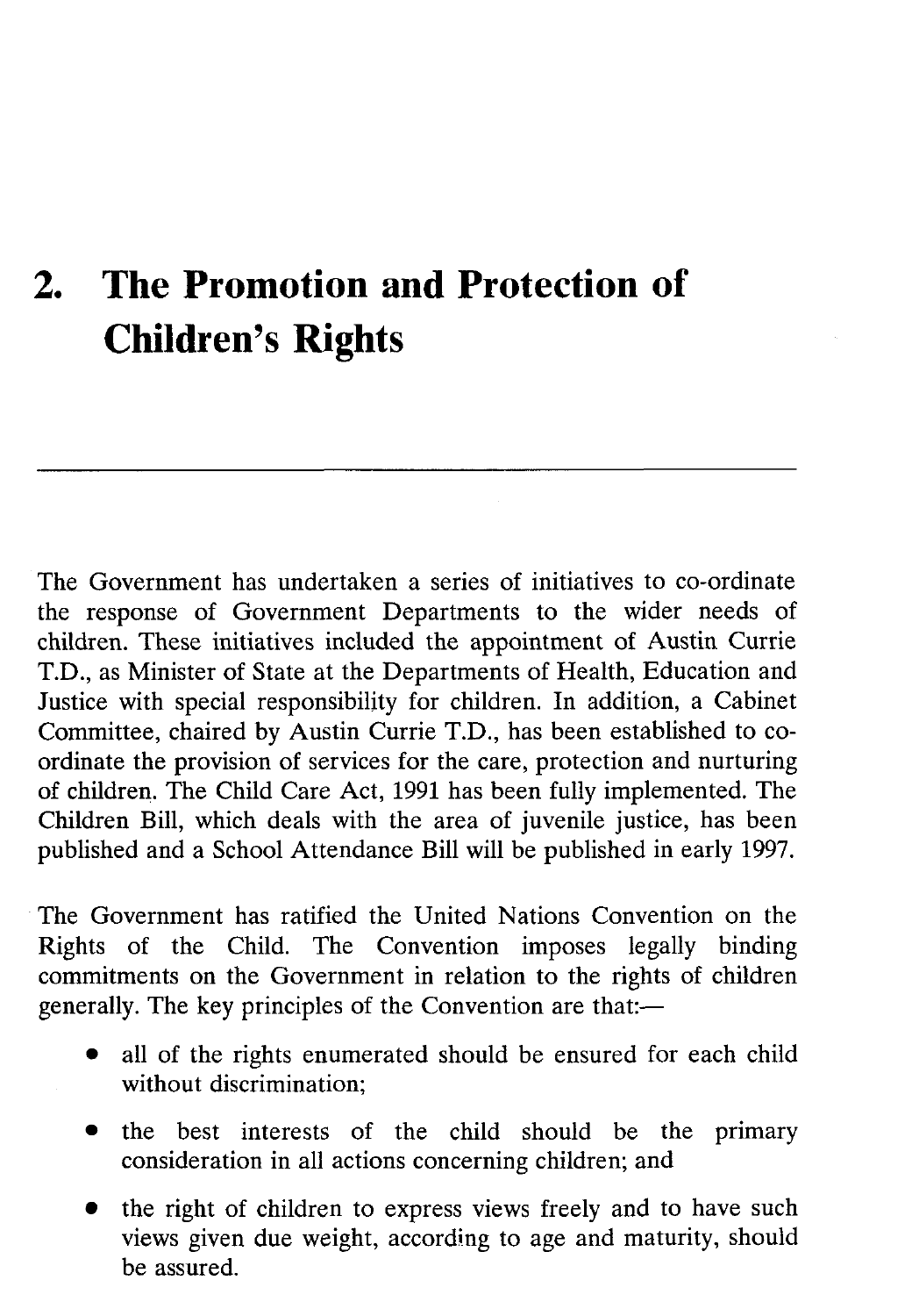Implementation of the Convention requires action by a wide range of institutions and agencies in society, both statutory and nongovernmental.

The Minister of State with special responsibility for children has brought forward a series of initiatives designed to improve the responsiveness of the care services to the needs of children. These include the commitment to establish a Social Services Inspectorate which will facilitate improved service provision and child care practice. It is also intended to establish a National Children's Council which will facilitate active co-operation between the voluntary and statutory sector in identifying the needs of children and responding to those needs. The Minister of State has received Government approval in principle to a programme of child care developments for the period 1997 to 1999. Details of the developments to take place in 1997 will be announced early in the New Year.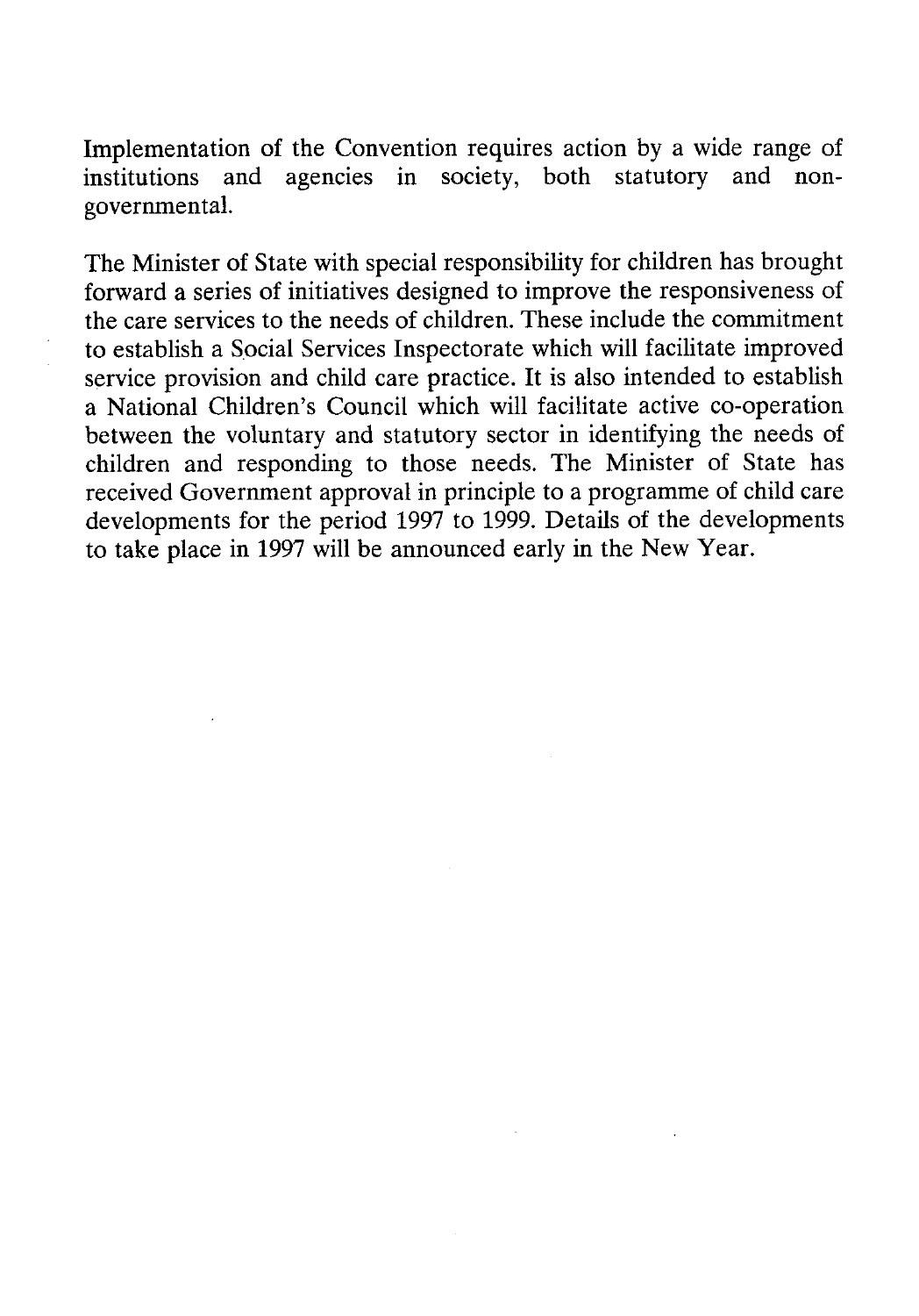## **3. Ombudsman for Children**

The Minister of State is conscious of the need to continue to promote the rights of children and, in particular, to ensure that the spirit of the United Nations Convention on the Rights of the Child is honoured. There is a need to constantly challenge attitudes to children and to confront those attitudes which might tolerate an environment in which the abuse or mistreatment of children can take place. In the past, we as a society had difficulty confronting some of the harsh realities of the way we treated the vulnerable and marginalised sectors within our society. This climate of secrecy fostered an environment which allowed the abuse of children to take place. The Minister of State is concerned to ensure that children in general have a voice to ensure that their rights and needs are not overlooked. The Minister is committed to the development of a mechanism for the advocacy of children's rights. Such a mechanism would ensure not only the responsiveness of services to the needs of children but would also actively promote the rights of children. The Minister of State supported research undertaken by the Children's Rights Alliance on the issue of the effective protection of children's rights. The Alliance published the outcome of that research project in a report entitled Seen and Heard - Promoting and Protecting Children's *Rights in Ireland* in August, *1996.* It recommended the establishment of a new office of Children's Commissioner or Ombudsman to promote and protect children's rights.

There is an obligation on Ireland, having ratified the United Nations Convention on the Rights of the Child, to take steps to ensure compliance with its provisions. One mechanism for doing this is to establish an independent body for the promotion and protection of children's rights. The United Nations Committee on the Rights of the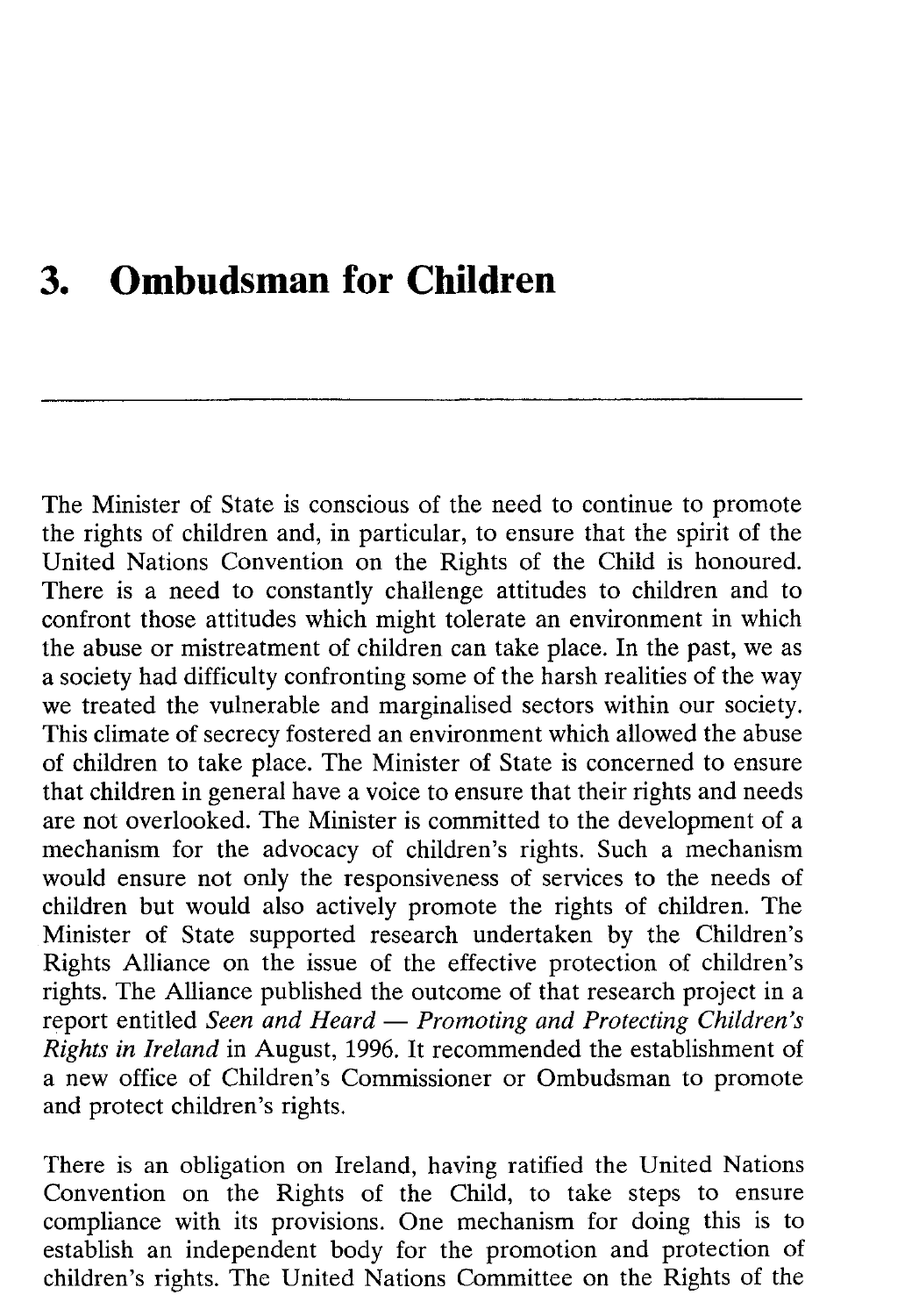Child (which monitors the implementation of the Convention by national governments) has recommended that an Ombuds-type body be established at national level to further the implementation of the Convention. The Report of the Children's Rights Alliance, published in August 1996, indicated that the promotion of the Convention is one of the key roles of the Children's Ombudsman in most of the countries examined in the report.

The Parliamentary Assembly of the Council of Europe has also recommended that member states of the Council of Europe appoint a commissioner for children (ombudsman) or create an appropriate structure, at local or national level, which could inform children on their rights, counsel them and intervene on their behalf.

The Minister of State is fully committed to the principle of the establishment of an Ombudsman for Children to ensure the responsiveness of services to the needs of children and to promote the rights of children. The role and function of the Ombudsman needs to be explored in greater detail with other Government Departments, the voluntary sector and all those dealing with children. The Minister of State is developing detailed proposals on the establishment of such a body to promote and protect children's rights. It is intended that the detailed proposals developed by the Minister of State will be referred to the Cabinet Committee on Children, as soon as possible. The preparation of The First National Report of Ireland on the United Nations Convention on the Rights of the Child showed that fifteen Departments have responsibilities in relation to children. It is important that a body for the protection and promotion of children's rights can deal effectively and comprehensively with all issues affecting children. The Cabinet Committee on Children will ensure that there is a coordinated approach across Government Departments to any proposals developed by the Minister of State on an Ombudsman for Children.

It is important that the issue of the reporting of child abuse is not seen in isolation. Other areas such as health, education and poverty need to be addressed as well as freedom from abuse and exploitation. It is important that society does not consider that it has discharged all its obligations towards children by the introduction of measures on the reporting of child abuse. The Minister of State is committed to meeting, in a comprehensive and effective manner, all the needs of children and to giving them an effective voice and advocate to promote and protect their rights in Ireland.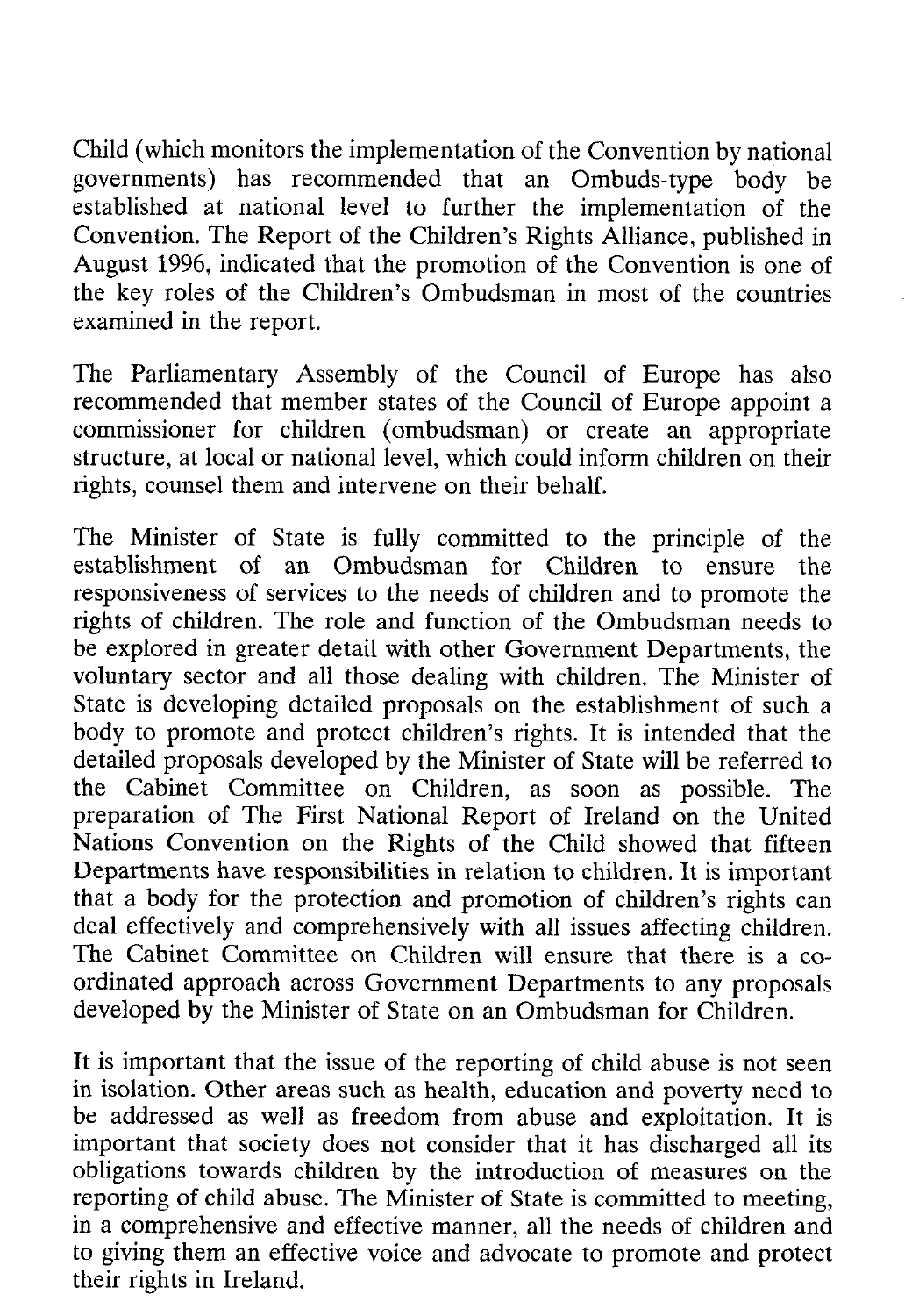## **1. The Reporting of Child Abuse**

'he consultative process on mandatory reporting was initiated by the dinister of State at the Departments of Health, Education and Justice ~ith special responsibility for children, with the launch, in February, Innster of State at the Departments of Health, Education and Justice<br>
ith special responsibility for children, with the launch, in February,<br>
996, of **Putting Children First** — **A Discussion Document on Mandatory leporting.** This consultative process culminated in The Reporting of 996, of Putting Children First  $-A$  Discussion Document on Mandatory leporting. This consultative process culminated in *The Reporting of Inild Abuse*  $-$  *The Contribution of Mandatory Reporting*, a onsultative forum hosted by the Minister of State in the Grand Hotel, /lalahide on the 16th September, 1996.

) ver two hundred submissions, from groups and individuals, were xeived in response to **Putting Children First.** The submissions xamined, not only the question of mandatory reporting, but also rovided a useful commentary on other aspects of our child protection xvices. Every person or group who made a submission was invited to le consultative forum. The submissions reflected a wide diversity of iews on mandatory reporting and this divergence of opinion was also **1** evidence at the forum.

'he majority of submissions, by a ratio of over two to one, did not agree lat the introduction of mandatory reporting, would provide greater rotection to children or improve the child care services. **Putting lhildren First** had identified most of the reservations concerning iandatory reporting. The new arguments against its introduction came .om groups concerned with its practical effect on the provision of their articular service.

~t the consultative forum in September 1996, the majority of articipants expressed reservations or opposition to mandatory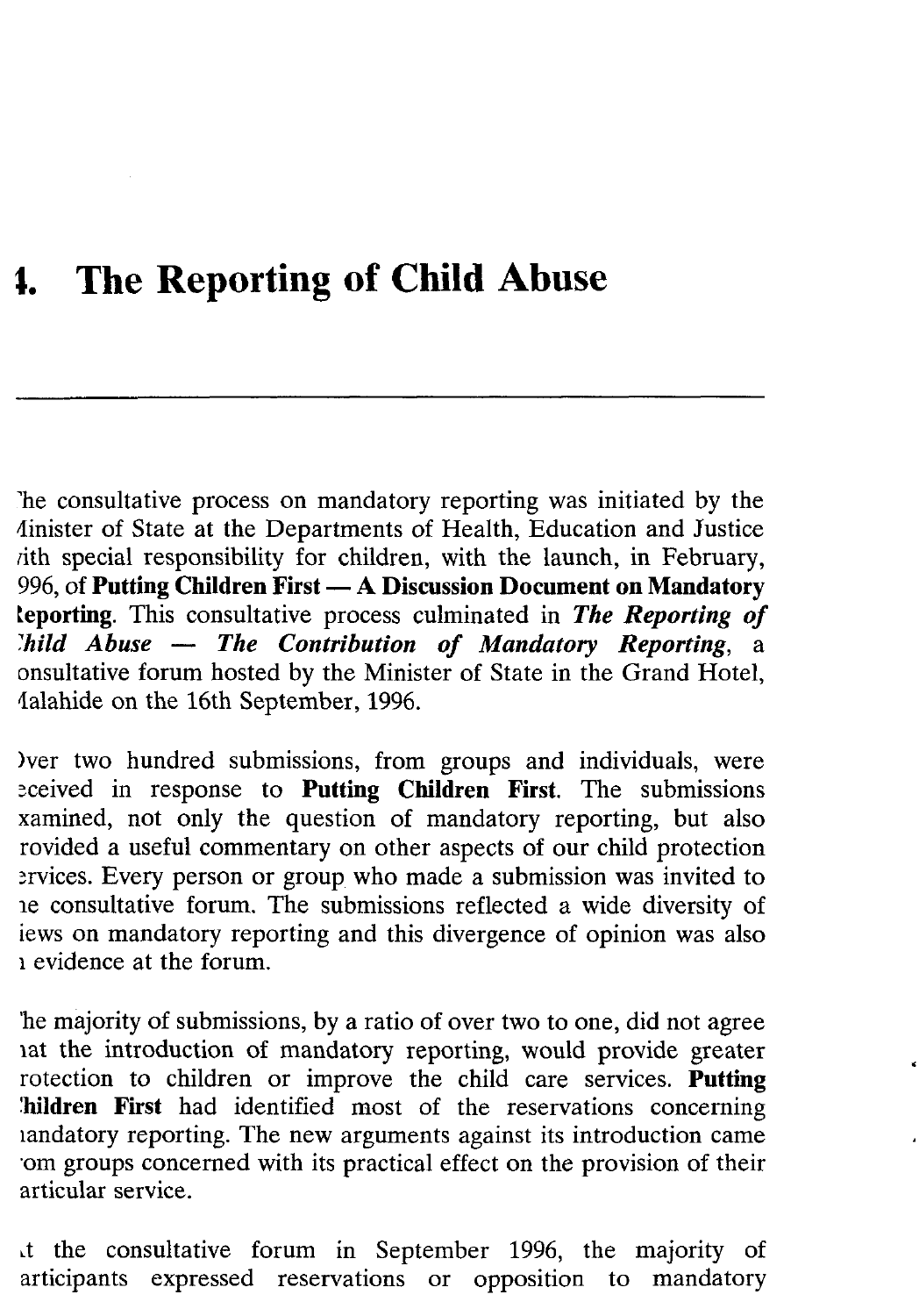reporting. There was widespread agreement that further development of our child care services is required to ensure that children and professionals can report abuse in the knowledge that appropriate investigation, treatment and support services are available to victims. The idea of improved co-operation and co-ordination between professionals and agencies as a means of addressing the problems that currently exist in relation to the reporting of child abuse received much attention and support.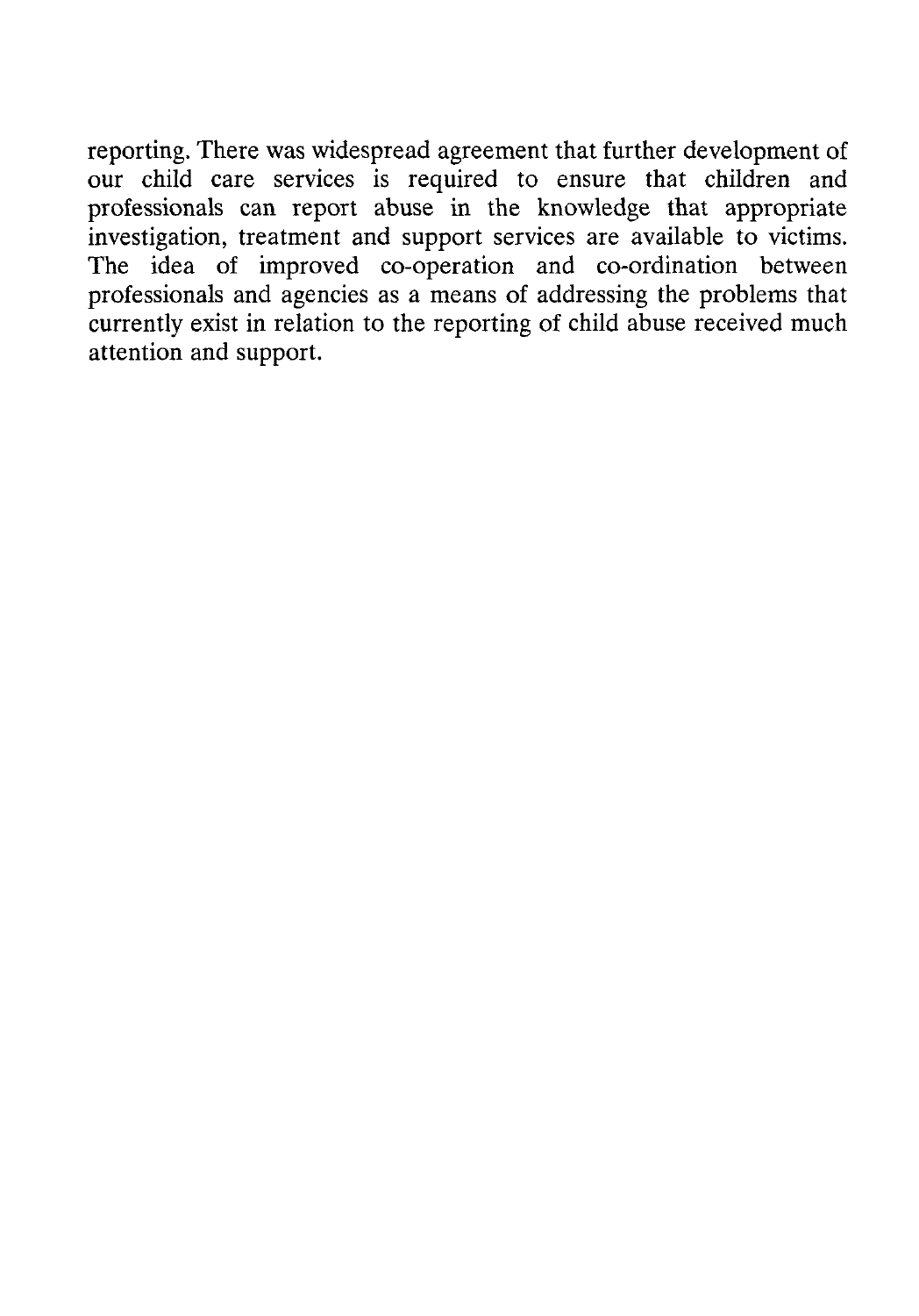## **. Response to Consultative Process**

le Minister of State has given careful and lengthy consideration to all e issues raised during the consultative process on mandatory reporting. e issues raised during the consultative process on mandatory reporting.<br>
E was impressed by the unambiguous consensus amongst those who rticipated about the duty of the public and professionals to be alert to ild abuse and to report abuse to the appropriate authorities. He noted  $e$  concerns of many individuals and groups, for a wide variety of asons, in relation to the introduction of mandatory reporting, and the :w of the majority that the introduction of mandatory reporting in the mediate future would not be in the best interests of children. Whilst Example positive aspects to the introduction of mandatory reporting, was impressed by the argument that great caution is required in

plying a simple, prescriptive legal solution to such a complex care and :ial problem as child abuse. He is aware of the danger that an overly escriptive approach might hamper health care professionals in meeting : needs of patients and clients, for example in the provision of unselling services or care for pregnant girls under the age of seventeen. : considered that the development of child care services commenced recent years needs to be progressed further to ensure that the child lfare system can provide appropriate supports to vulnerable children **d** families at risk. There is a danger that an excessive reliance on legal ligations could hamper the balanced development of these services. It his view that arrangements for the reporting of child abuse must be :ompanied by a range of services to meet the many complex and ied needs of victims of abuse and families at risk.

e Minister of State considers that the consultative process was of great ue in identifying how existing arrangements for reporting child abuse 11d be enhanced and how a climate which encourages the reporting of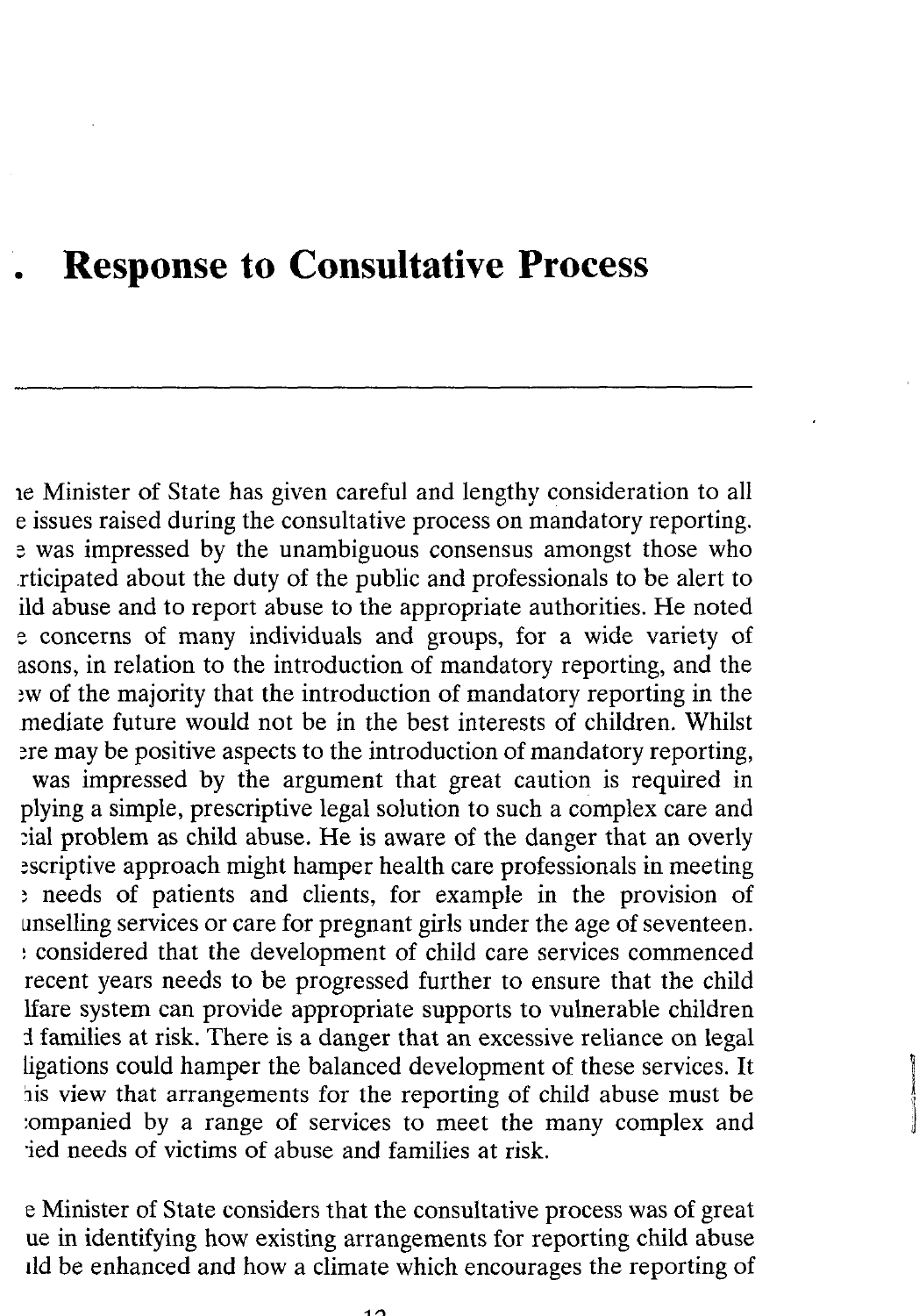child abuse could be fostered. The Minister of State is convinced of the need to strengthen existing arrangements for reporting child abuse. He is taking the following initiatives in relation to the child care services which will: $-$ 

- (i) improve co-operation between professionals and agencies dealing with children in identifying and responding to the needs of children at risk;
- (ii) improve awareness of child abuse among the general public, thereby creating an environment which will help to facilitate the reporting of child abuse and which will encourage people to use the support services available for vulnerable individuals and families at risk;
- (iii) further develop the support services for individuals who may have been abused; and
- (iv) ensure that all voluntary agencies providing services to children have procedures in place for the reporting of child abuse which are consistent with national guidelines and good child care practice.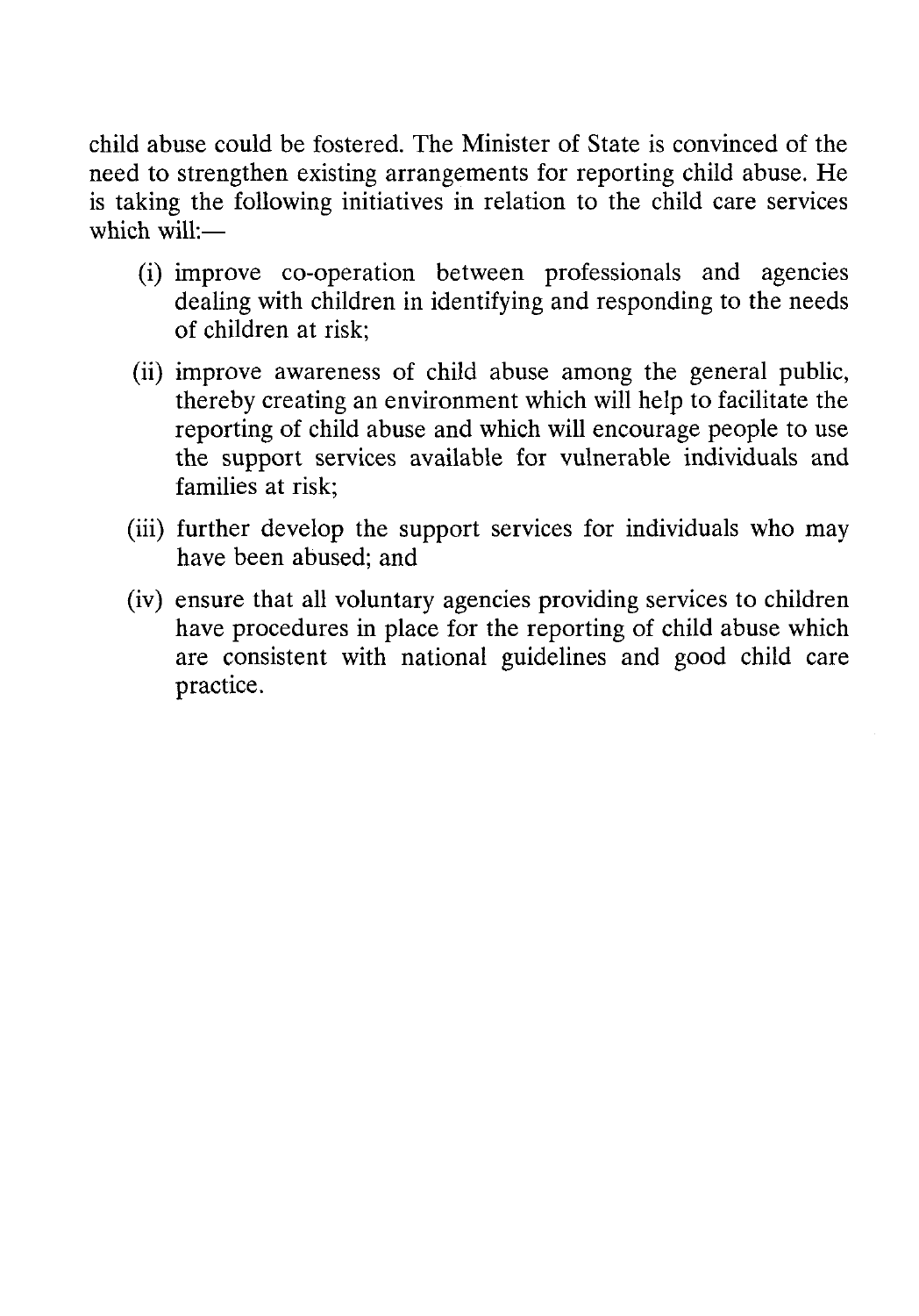## . **Proposed Initiatives**

he proposed initiatives are:—

- *(i) Designated Oflcers in the health boards to co-ordinate interagency approaches to child protection at community care level,*
- *(ii) Regional and Local Child Protection Committees, operating at health board and community care area level, to enhance interagency and inter-professional approaches to child protection,*
- *(iii) Multi-disciplinary training, under the aegis of the Regional Child Protection Committees, to increase inter-agency and inter-professional approaches to child protection,*
- *(iv) The new Social Services Inspectorate to review the 1987 Child Abuse Guidelines and the procedure for the Notification of Suspected Cases of Child Abuse between Health Boards and Gardai,*
- *(v) A public information campaign to heighten public awareness of child abuse and of the system to respond to cases of child abuse,*
- *(vi) The provision of support services by health boards for victims of past abuse,*
- *(vii) Funding of voluntary agencies dealing with children to be conditional on procedures being in place to deal with allegations of child abuse, and*
- *(viii) Evaluation of the impact of the above measures on the reporting of child abuse.*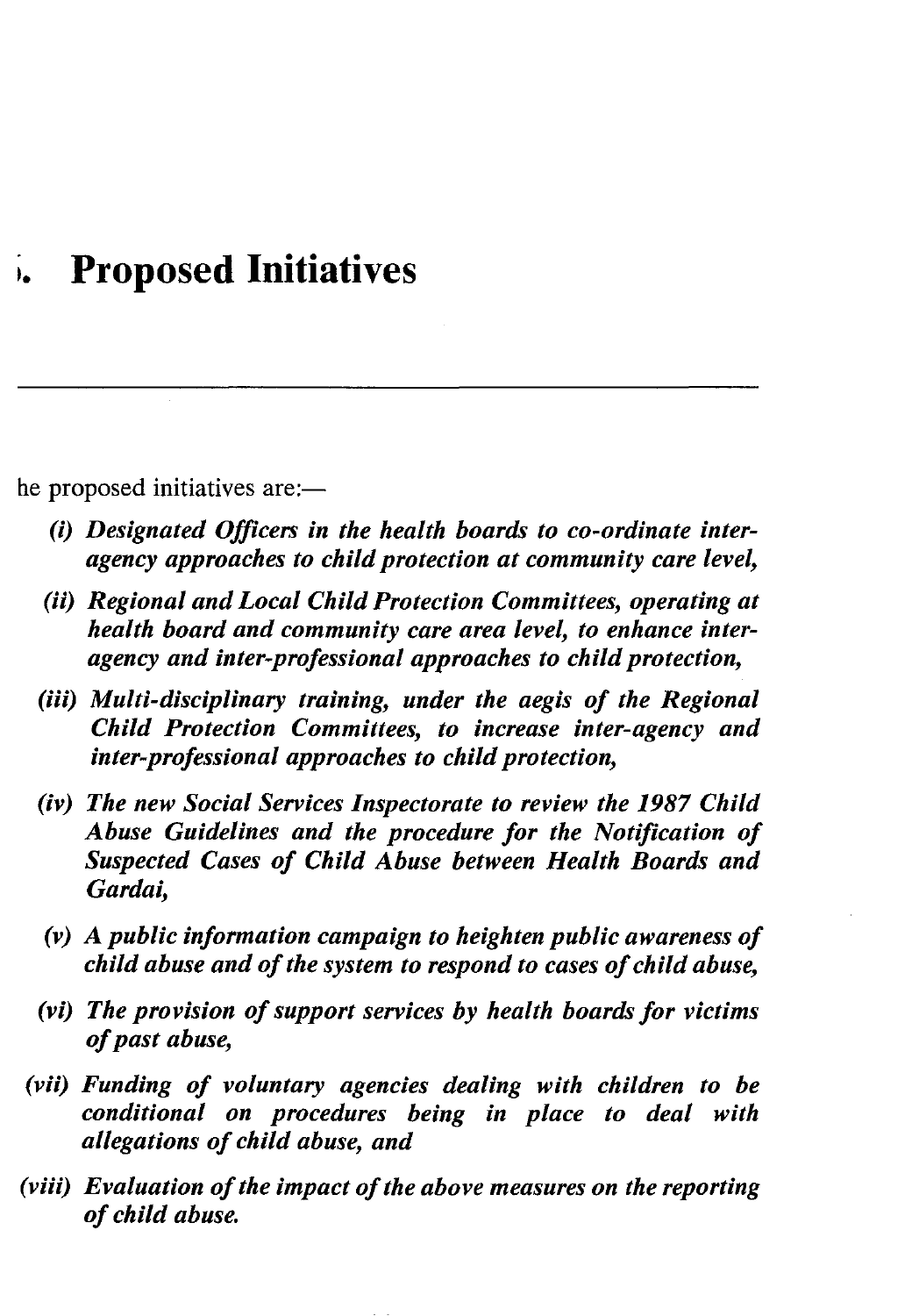## **Details on Proposed Initiatives**

#### *(i) Designated Officers in the health boards to Co-ordinate the Inter-Agency and Inter-Professional Response to Individual Cases at Community Care level*

To ensure inter-agency and inter-professional co-operation at community care level, it is proposed that designated officers be appointed in each community care area by each health board to coordinate the response of all agencies, statutory and voluntary, to individual cases of child abuse or protection. The designated officer would be either the Child Care Manager or the Senior Social Worker.

One of the main recommendations of the Kelly Fitzgerald Report was the appointment of a Child Care Manager in each community care area. **A** number of health boards are already proposing to appoint Child Care Managers at community care level, to co-ordinate child protection services. It is envisaged that the Child Care Manager will act as an assistant, and report to, the General Manager in the community care area. The Child Care Manager will manage and co-ordinate services for children in a specified community care area. Among the more important tasks of the Child Care Manager will be:-

- $r$  *receiving all notifications of child abuse,*
- *taking decisions relating to the holding of Case Conferences,*
- *negotiating service agreements with voluntary service providers,*
- *ensuring inter-agency co-operation in relation to child protection and welfare,*
- *ensuring inter-professional and inter-programme co-operation in relation to child protection and welfare,*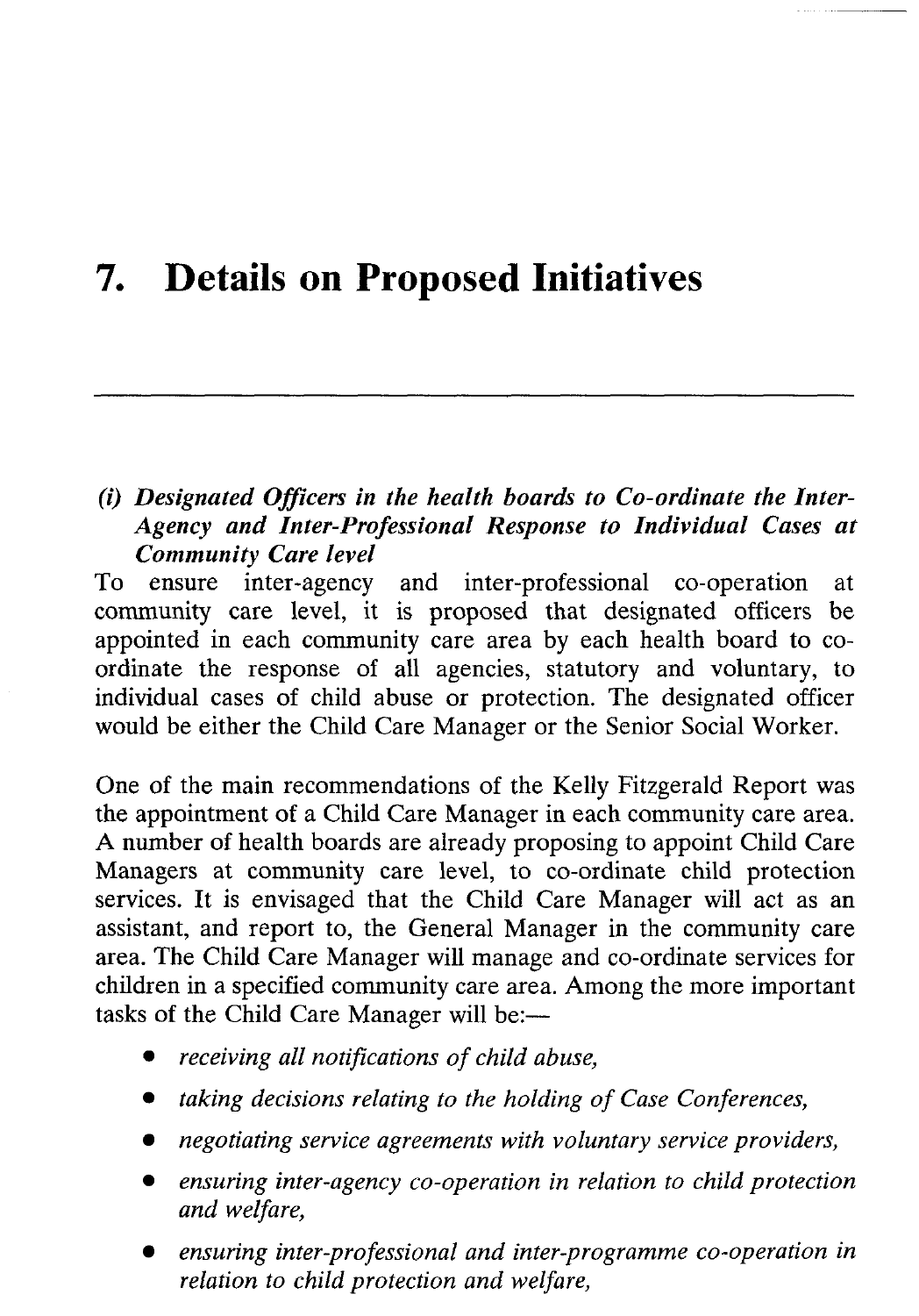- *being a budget holder for child care services, and*
- *supervising staff training programmes.*

ild Care Manager posts have been approved for the South-Eastern, lthern and Western Health Boards. In the development of child care vices in 1997, the approval of Child Care Manager, or equivalent, its in the other health boards will be a priority.

: Child Care Manager will have a pivotal role in convening and lporting the Local Child Protection Committee discussed below.

### *Child Protection Committees at Health Board and Community Care level*

:re is a need for a close working relationship between social workers, gardai, the probation service, medical practitioners, nursing staff, chers and other relevant professionals who have a common aim to tect children. Co-operation between the various agencies can be 'icult to achieve. The establishment of Child Protection Committees, ng the lines of the committees in existence in Northern Ireland, would ist in the development of inter-agency and inter-professional co-:ration.

is proposed that a Regional Child Protection Committee be iblished at health board level to facilitate co-ordination on a regional is, and a Child Protection Committee in each community care area loster co-operation locally. The proposed structure therefore allows a regional committee, which will develop policies to improve interncy and inter-professional co-operation, and a more local committee provide a forum at a local level for the sharing of knowledge and erience in relation to the protection of children.

: primary functions of the Regional Child Protection Committees will to develop a strategic approach to child protection. Their main tasks be to: $-$ 

\* *promote and review progress on arrangements to prevent child abuse,*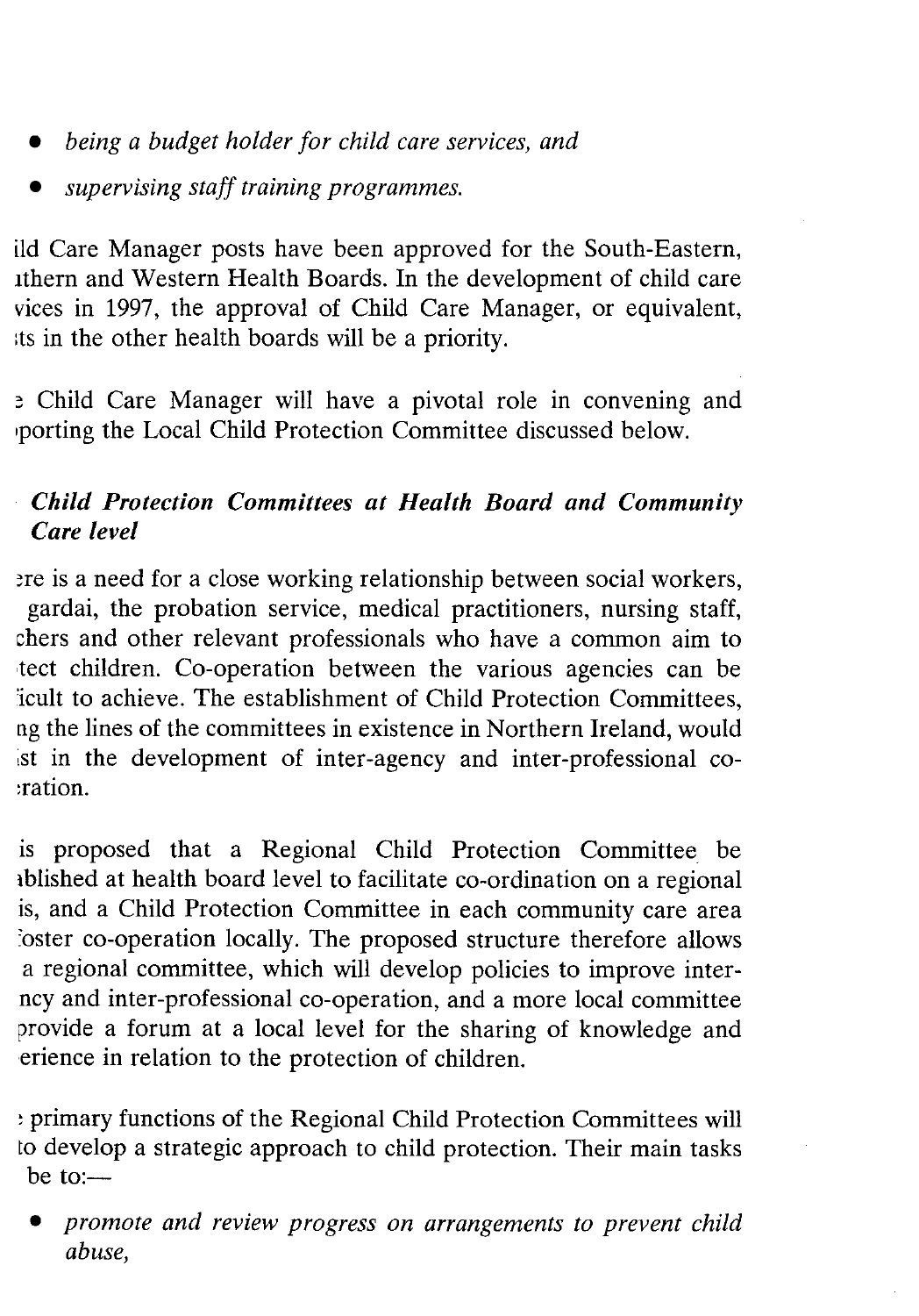- *develop, monitor and review inter-agency and inter-professional child protection policies and procedures,*
- *monitor multi-disciplinary co-operation and bring any concerns to the local Child Protection Committees,*
- *identify the inter-disciplinary and inter-agency training needs and promote the development of an inter-disciplinary and inter-agency training strategy,*
- *keep under review ways of raising public awareness of child abuse and mechanisms to express concerns about child abuse,*
- *initiate research on the prevention and treatment of child abuse,*
- *review significant issties arising from the handling of cases and reports fiom inquiries,*
- *develop a strategy for the provision of therapeutic services to perpetrators of child abuse, and*
- *to conduct or participate in case management reviews, as appropriate.*

It is proposed that the Regional Child Protection Committee be established by a direction from the Minister for Health to Child Care Advisory Committees which have been established under Section 7 of the Child Care Act, 1991. The Minister may give general directions to Child Care Advisory Committees under section *7(5)* of the Child Care Act, 1991. Given the highly sensitive nature of the issues which will need to be reviewed in detail before such committees, and that their primary focus will be on inter-disciplinary and inter-agency co-operation, it is envisaged that the Regional Child Protection Committees will be composed of health board management and relevant professionals. However, Regional Child Protection Committees will operate as a subcommittee of the Child Care Advisory committees, focusing on professional and technical matters and reporting to the Child Care Advisory Committee, as appropriate, on matters of general policy.

The Regional Child Protection Committee will issue guidance on interdisciplinary and inter-agency procedures, review annually the child protection work in the region, develop a work plan for the incoming year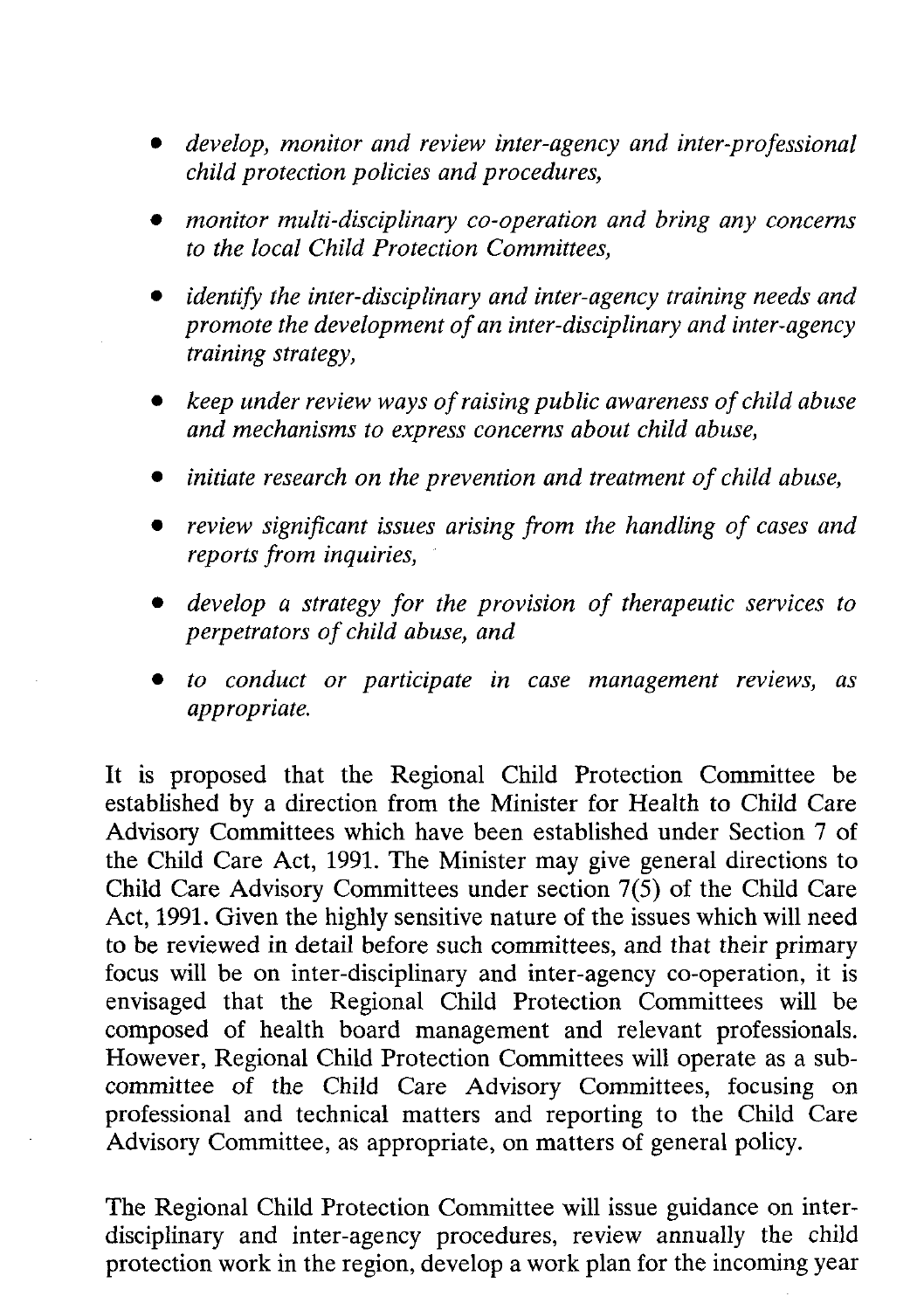.d produce a report to go to the head of each constituent agency and e Child Care Advisory Committee.

le functions of the Local Child Protection Committee will be to:—

- *monitor and review the implementation at community care level of arrangements to prevent child abuse,*
- *implement procedures and policies developed by the Regional Child Protection Committees for inter-agency and interprofessional co-operation at a local level,*
- *review the operation of inter-agency and inter-professional cooperation at local level,*
- *provide a forum for a sharing of knowledge and experience by professionals on child protection at a local level,*
- *keep under review ways of raising public awareness of child abuse and mechanisms to express concerns about child abuse at a local level, and*
- *conduct or participate in case management reviews, as*   $\bullet$ *appropriate.*

ie membership of the regional committees will consist of presentatives of health board management and professional staff, lucational interests, the gardai, the probation and welfare service, the epartment of Social Welfare, general practitioners and the voluntary .ild care sector. The membership of Child Protection Committees at Immunity care level will mirror the membership of the Regional 3mmittees to ensure local implementation of co-ordinated initiatives.

#### *Y) Multi-disciplinary Training under aegis of the Regional Child Protection Committee*

le importance of the promotion of proper inter-disciplinary and interiency training has been stressed, irrespective of the introduction of andatory reporting, throughout the consultative process on mandatory porting. The Regional Child Protection Committees will be given the sk of developing, as a matter of priority, initiatives in relation to inter- ;ency and inter-professional training on the reporting of child abuse. lint or multi-disciplinary training initiatives at local level will become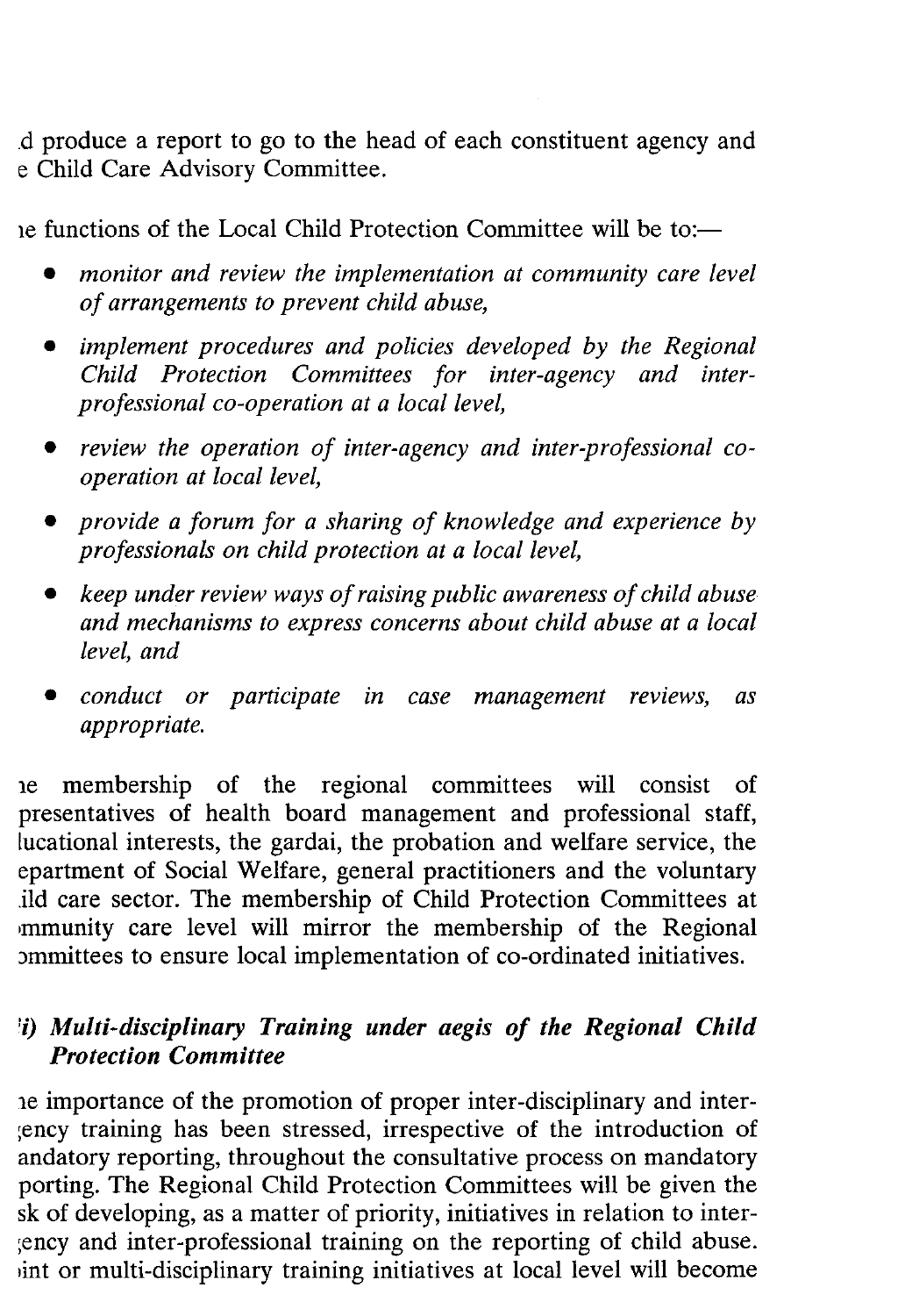the responsibility of the designated officer assigned to co-ordinate interagency responses to individual cases.

#### *(iv) The new Social Services Inspectorate to review the 1987 Child Abuse Guidelines produced by the Department of Health and the procedure for the Notification of Suspected cases of Child Abuse between the Health Boards and Gardai*

The procedures to be followed in the management of cases of suspected child abuse are in accordance with the Department of Health's 1987 Child Abuse Guidelines. These guidelines were amended in 1995 by the Guidelines for the *"Notification of Suspected Cases of Child Abuse between Health Boards and Gardai"* in relation to the circumstances in which the health boards and the gardai are to notify suspected cases of child abuse to each other and in relation to the consultation that should take place between both agencies following such a notification.

It is proposed that the new Social Services Inspectorate, to be established in the Department of Health, will review the content and workings of the Child Abuse Guidelines and the health board / garda notification procedures to take account of the issues raised in relation to child protection during the consultative process on mandatory reporting. These issues include the reporting of cases of pregnant girls under the age of seventeen and the position of health board counselling services providing therapeutic support to victims of abuse.

One of the central recommendations of the Report of the Kilkenny Incest Investigation Team concerned the need for inter-programme collaboration between hospital and community care staff members concerning the identification, notification and follow-up of child abuse. Health boards have improved arrangements for the assessment and management of child abuse cases, with particular importance being attached to co-operation and co-ordination between their hospital and community care programmes.

A number of health boards have formulated regional guidelines for the investigation and management of cases of suspected child abuse based on the Department's guidelines. These guidelines protect vulnerable children by ensuring that staff have guidance on the investigation and management of situations where children are at risk of abuse or neglect.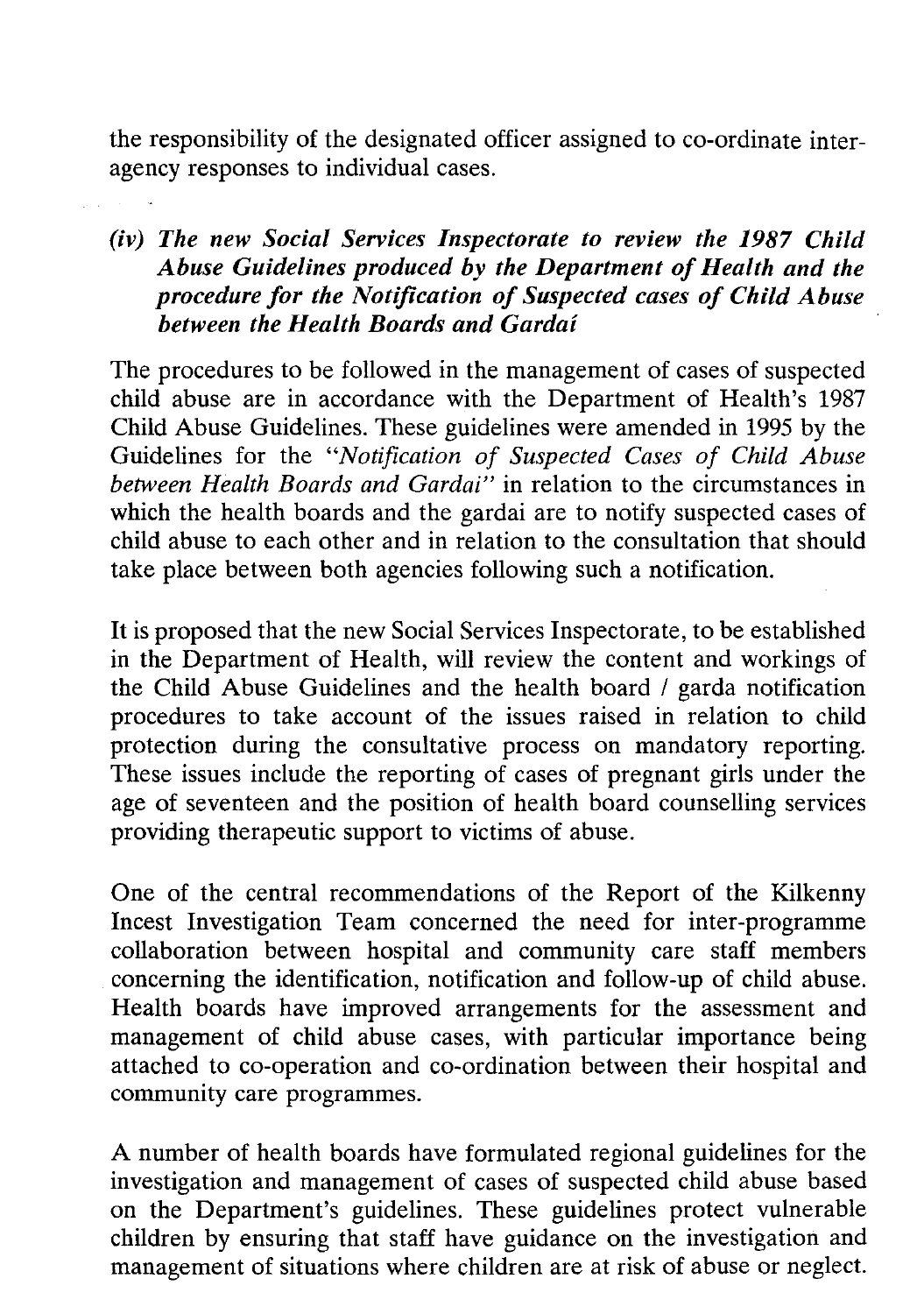my review of the Department's guidelines and procedures would serve s a basis for regional guidelines by the remaining health boards and ssist those boards already with guidelines in any reviews which may be ndertaken.

:onsideration will be given, in the review by the Social Services nspectorate, of the value of giving procedures outlined in the Child ibuse Guidelines a statutory basis in regulations.

#### *v) Public Awareness Campaign to create an Increased Awareness of Child Abuse*

i common understanding and approach to the problem of child abuse vill also serve as a basis for a properly co-ordinated public awareness ampaign to inform opinion on child abuse prevention strategies and, vhen abuse has occurred, on how to react to, and the services available, or families and victims. The need for a campaign to heighten public .wareness received much support at the consultative forum.

t is important that the issue of reporting child abuse should not be ,erceived as an issue of concern exclusively for professionals. The role ,f the public in combating child abuse is of vital importance. Public Lwareness of child abuse has been heightened by a series of tragic cases uch as the Kilkenny Incest Case and the death of Kelly Fitzgerald. lowever, a systematic and planned approach is required to the fostering )f public awareness of child abuse.

he of the arguments in favour of mandatory reporting was that it could hange attitudes to child abuse and raise the general awareness of society o what is a difficult issue to confront. A national publicity campaign ould achieve the same aim. It has been argued that the secretive nature )f Irish society in the past in dealing with difficult issues fostered an mvironment which allowed child abuse to take place. A public iwareness campaign would allow for more open and frank discussion of he realities of child abuse. It would heighten public awareness of the upport services available to vulnerable children and to families which nay be in difficulty. It would create a climate which would allow victims o come forward in the clear knowledge of the support and inderstanding available from the health services. AIDS awareness :ampaips have fostered an environment which allows for more open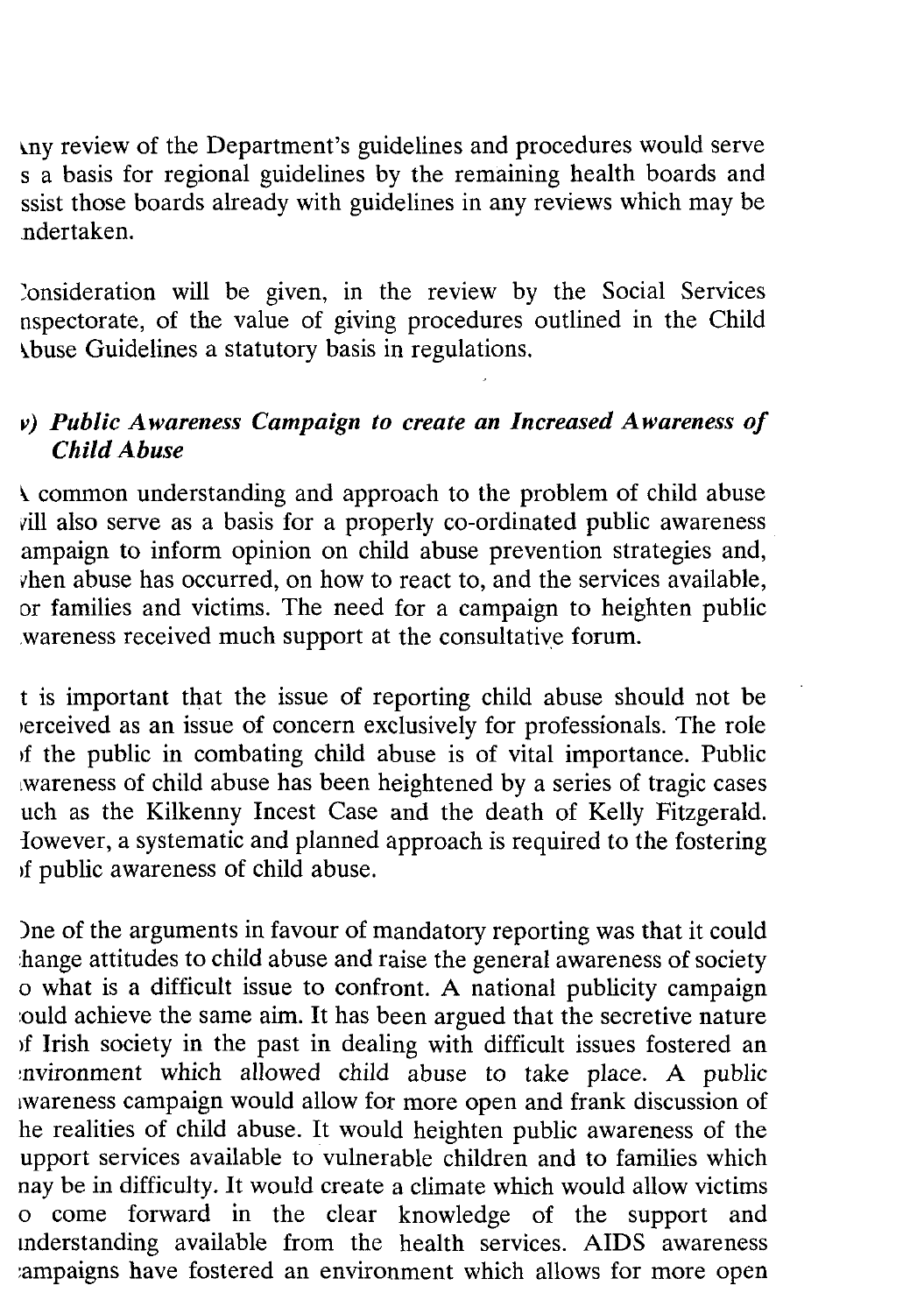and frank discussion of issues of sexual behaviour. A carefully constructed national public awareness campaign on child abuse may achieve a similar result in relation to child abuse.

A campaign to raise awareness of child abuse without resulting in a flood of unsubstantiated child abuse reports from members of the public will need to be very carefully constructed. It is important that careful consideration is given to the message to be conveyed on such a complex issue. Such a campaign would not only be directed at the personal behaviour of people, as in public health campaigns on smoking, alcohol and AIDS, but also at raising an awareness and understanding of the varied and complex nature of child abuse itself and of the many support services available to victims and families at risk. The Minister of State will engage media consultants and professionals involved in the care and protection of children to assist in the production of a public campaign to increase awareness of child abuse.

The Regional and Local Child Protection Committees will also have a role in promoting regional and local initiatives on raising awareness of child abuse.

### *(vi) Helpline for Victims of Past Abuse, operated by Health Boards*

A heightened public awareness of child abuse and neglect, following some of the recent child abuse scandals, has brought to light new revelations of incidents of child abuse and neglect alleged to have occurred some twenty, thirty or even forty years ago.

The Chief Executive Officers of the Health Boards have accepted that they have a responsibility to respond to the needs of the victims of past abuse and have established a steering group to develop a counselling service for adult victims of past abuse. It is proposed to establish a counselling service in each health board for such victims. On 6 June, 1996 the Minister of State gave a commitment in response to a Parliamentary Question that such a service would be established in the near future.

**A** full counselling and therapeutic service will be provided by the boards in response to the needs of those who have been abused in the past. The service will be provided by the adult health care service and will respond to the problems which may emerge such as depression, guilt, addiction,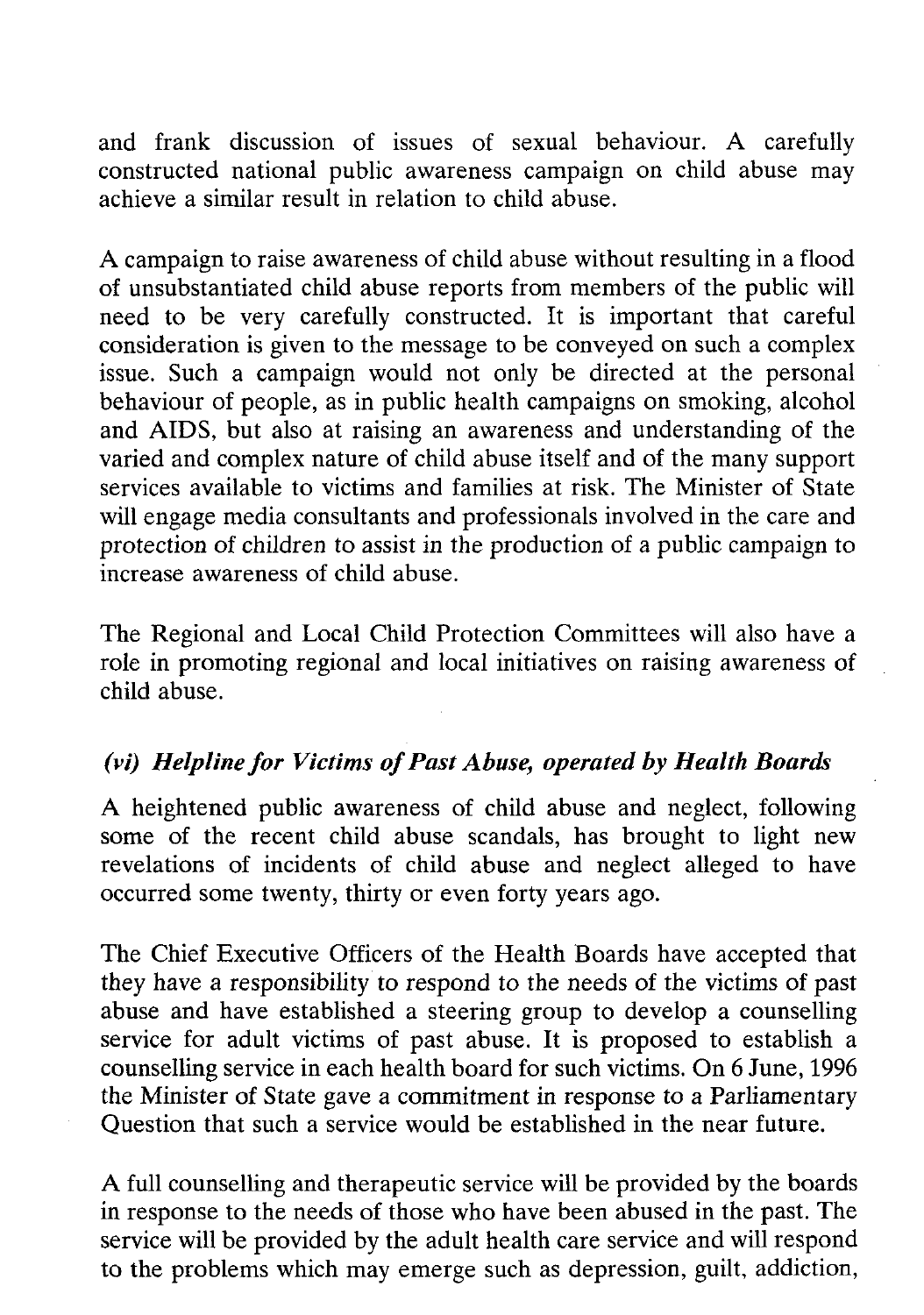:rsonality disorder and relationship problems. The proposed service .ll fall under the ambit of the health board's mental health services.

*he service will fulfil a dual role:—* 

**listening and counselling service:** The person manning the service will ive the necessary experience and training to enable them to offer a rmpathetic and patient ear. This in itself can prove therapeutic for )me. The staff will have the training and expertise usually associated ith the caring professions of social work, nursing and psychology. It is ;timated that in the great majority of contacts, this service will be all iat is required.

**.n information and referral service:** The service provider will act as a nk for clients who require further services. They will help clarify what dditional services a client requires and arrange a consultation, where ecessary.

,egal difficulties which have emerged in the drawing up of guidelines or the development of this service are being resolved as a matter of riority with the assistance of the Attorney General's Office. As soon as hese difficulties have been addressed, the service for past victims of buse will be established.

### *vii) Funding of voluntary agencies dealing with children to be conditional on procedures being in place to deal with allegations of child abuse*

The Minister of State is concerned to ensure that all agencies dealing vith children have clear procedures in place to deal with allegations of :hild abuse. Regional and Local Child Protection Committees will mure more effective inter-agency and inter-disciplinary co-operation. viany voluntary organisations with responsibility for children have well ieveloped procedures in place in relation to allegations of child abuse ind work closely with health boards when such allegations arise. However, in order to ensure that all voluntary agencies develop effective nechanisms to respond to allegations of child abuse, each voluntary agency dealing with children will be asked, as a pre-condition of public funding by the health board or the Department of Health, to put in place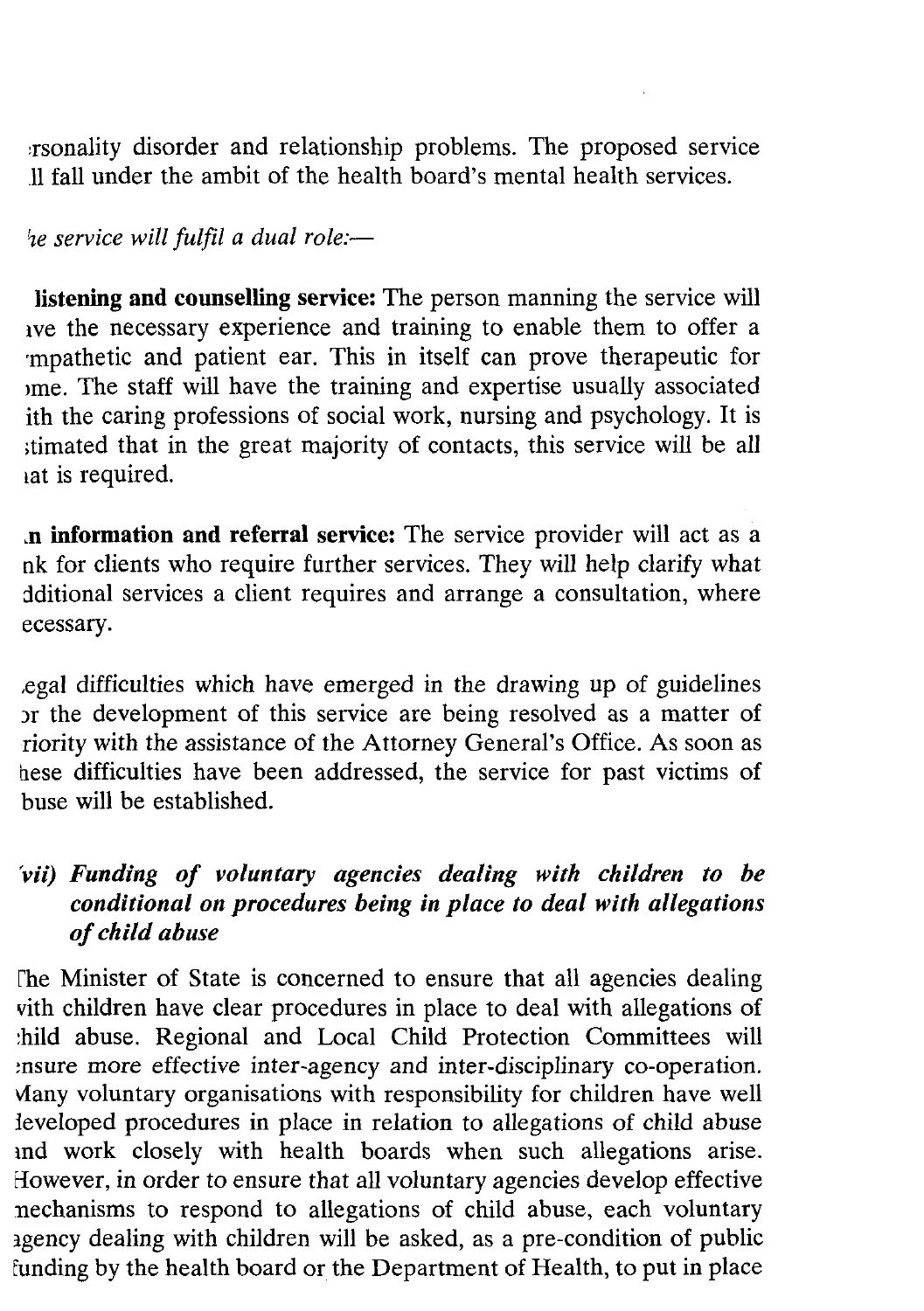procedures to deal with allegations of child abuse which are consistent with national guidelines and approved by the appropriate health board.

### *(viii) Evaluation of the impact of the above measures on the reporting of child abuse*

The Minister of State will commission research to evaluate the impact of the initiatives outlined above over the next three years. The outcome of that evaluation will influence future decisions on arrangements to ensure the effectiveness of the response to children who have been abused. If at that stage it is clear that the introduction of mandatory reporting would be in the best interests of children, or that some other form of statutory basis to ensure co-operation between agencies is required, the necessary legislation will be introduced.